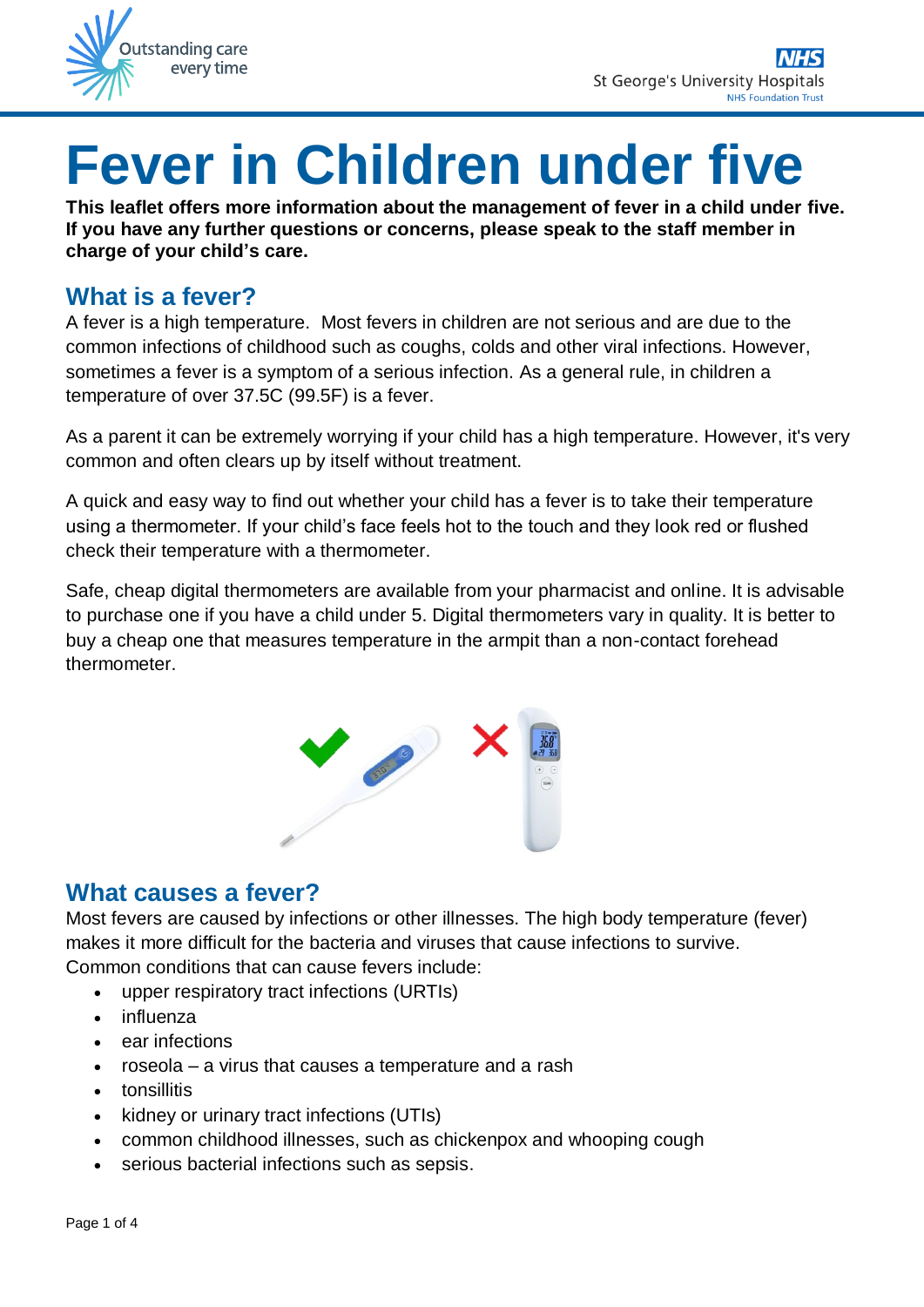Your child's temperature can also be raised after vaccinations or if they overheat because of too much bedding or clothing.

# **How should you care for a child with fever at home?**

There are several things you can do to help bring your child's temperature down and make them more comfortable:

- 1. Keep the room cool, 18ºC (64.4ºF) is about right and make sure fresh air is circulating.
- 2. Do not undress your child or sponge them down to cool them fever is a natural and healthy response to infection. If your child is shivering or sweating a lot, change the amount of clothes they are wearing.
- 3. Make sure your child has plenty of cool water to drink to prevent dehydration even if they are not thirsty. Give them food if they want it.
- 4. Give them paracetamol if they are distressed or unwell (but see conditions below).
- 5. Check on your child regularly during the night.
- 6. Keep them at home (if they do not have any of the features mentioned below).

#### Do not:

- 1. Do not cover them up in too many clothes or bedclothes.
- 2. Do not give aspirin to under-16s.
- 3. Do not combine ibuprofen and paracetamol, unless a GP tells you to do so.
- 4. Do not give paracetamol to a child under two months unless a GP tells you to do so.
- 5. Do not give ibuprofen to a child under three months or under 5kg unless a GP tells you to do so.
- 6. Do not give ibuprofen to children with asthma unless a GP tells you to do so.

If your child seems to be otherwise well – for example, if they're playing and attentive – it's less likely they're seriously ill.

## **When should you seek urgent medical advice?**

Contact your GP or health visitor urgently if your child:

- is **under three months old** and has a temperature of 38C (101F) or above
- is **between three and six months old** and has a temperature of 39C (102F) or above
- has a rash that does not disappear with pressure (see below).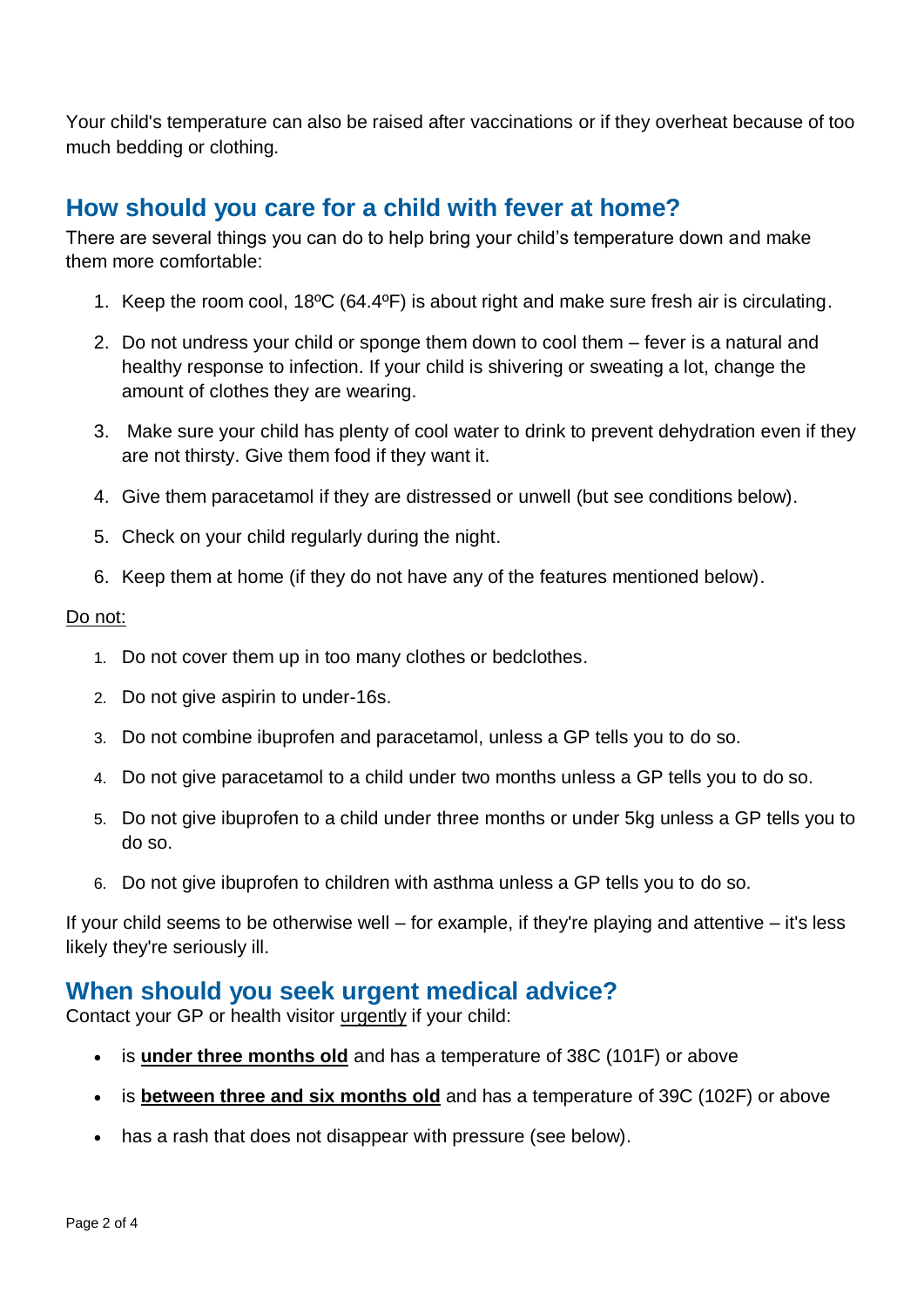Children who fit into one of the categories above must be assessed by a health care professional **face-to-face**. If other members of the household have symptoms of Covid-19 or are confirmed to have Covid-19, please inform your healthcare professional so that appropriate precautions can be taken to protect you, your child and others.

The picture below offers some advice on how urgently you should seek medical attention if your child shows other signs of being unwell.



# **Rashes and the tumbler test**

If your child has a rash do the 'tumbler test' (also called the glass test). Press a glass tumbler firmly against the rash. If you can see the spots through the glass and they do not fade this is called a 'non-blanching rash'. **If this rash is present seek medical advice immediately.** Rashes are harder to see on dark skin so look for rashes on paler areas, such as palms of



the hands, soles of the feet, tummy and inside the eyelids. (Photo courtesy of the Meningitis Research Foundation)